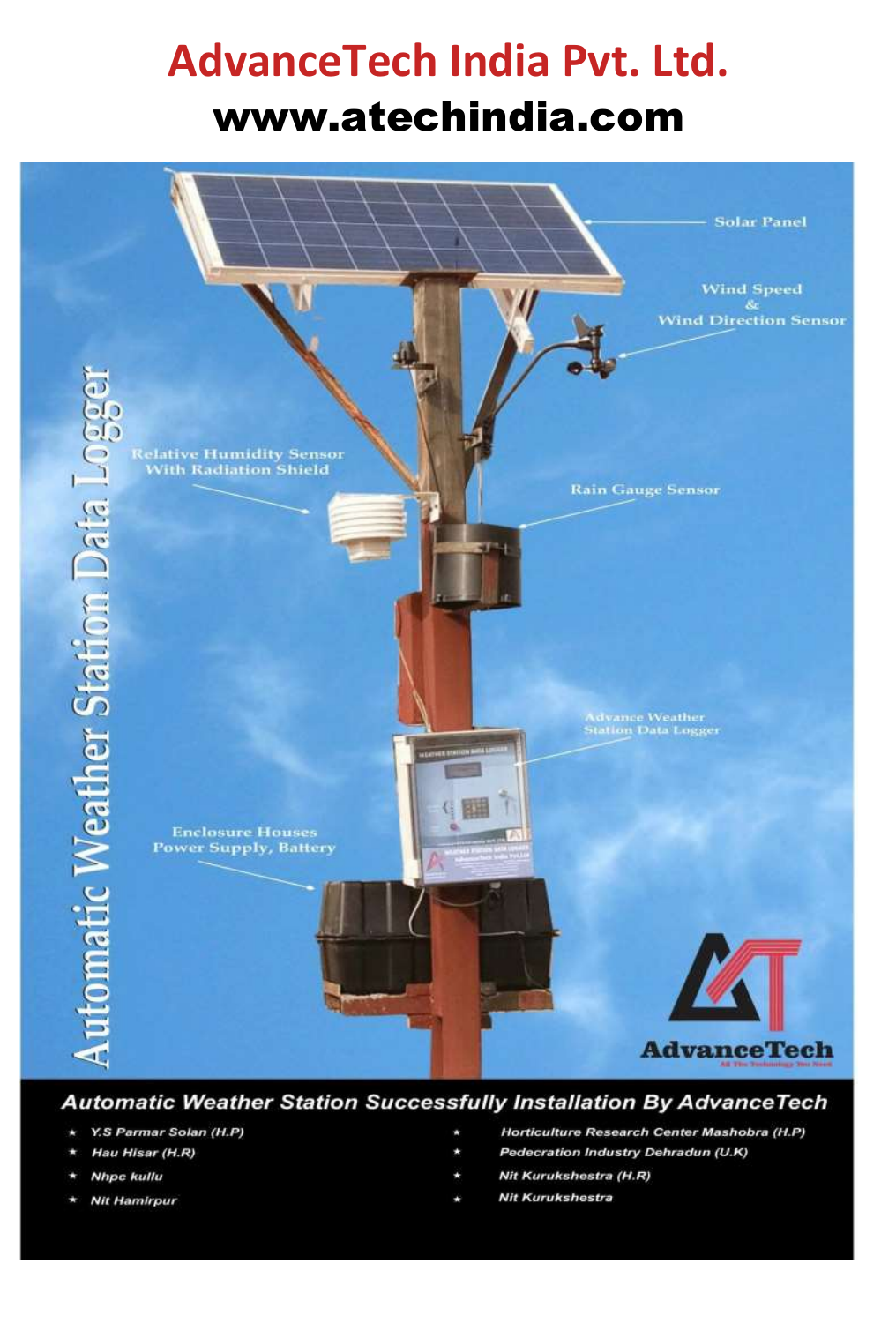## **Block Diagram Of AWS**

## **AdvanceTech India Pvt. Ltd.** [www.atechindia.com](http://www.atechindia.com/)

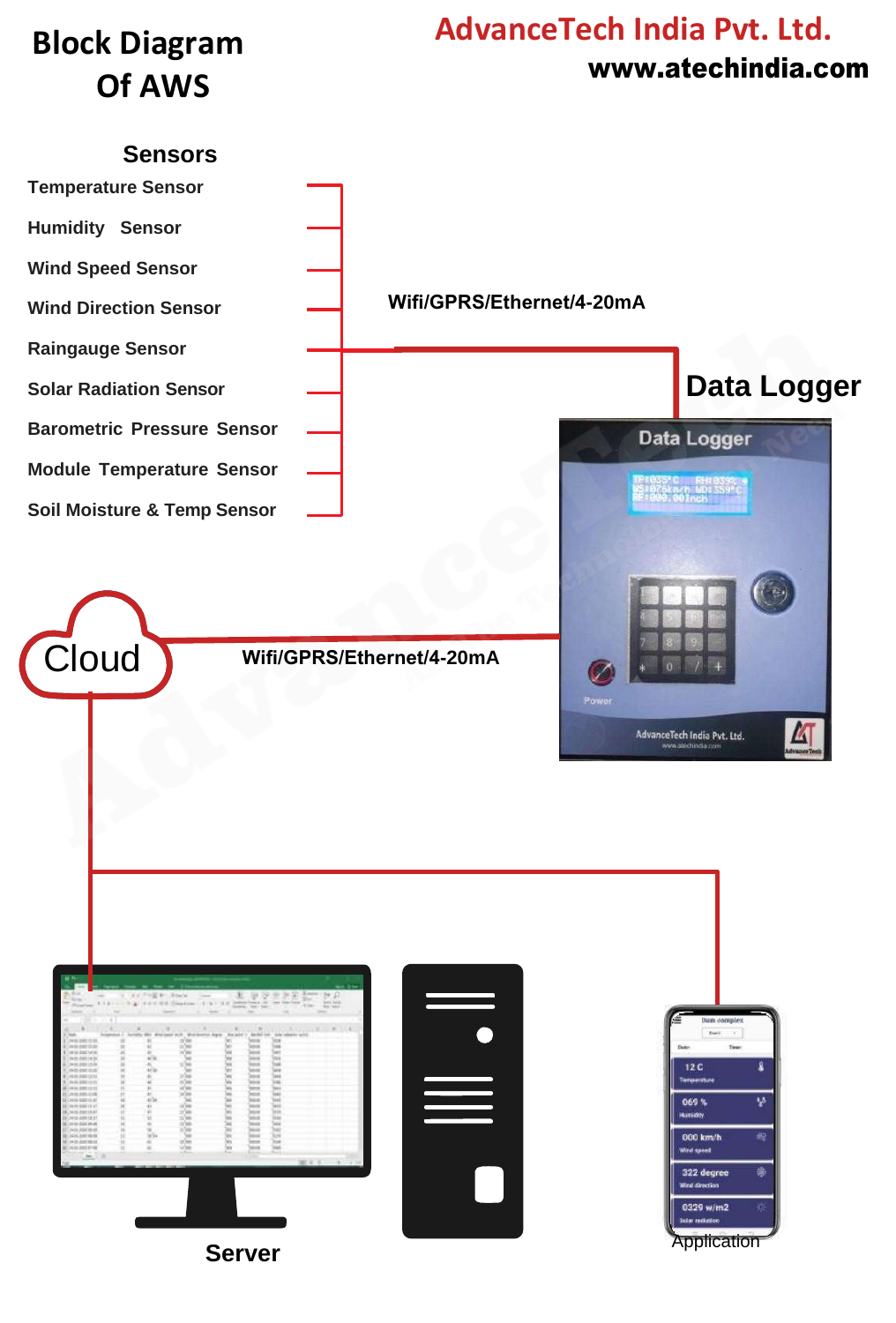### **AdvanceTech India Pvt.Ltd.** [www.atechindia.com](http://www.atechindia.com/)

## **AWS Online Cloud Based**

### Dashboard

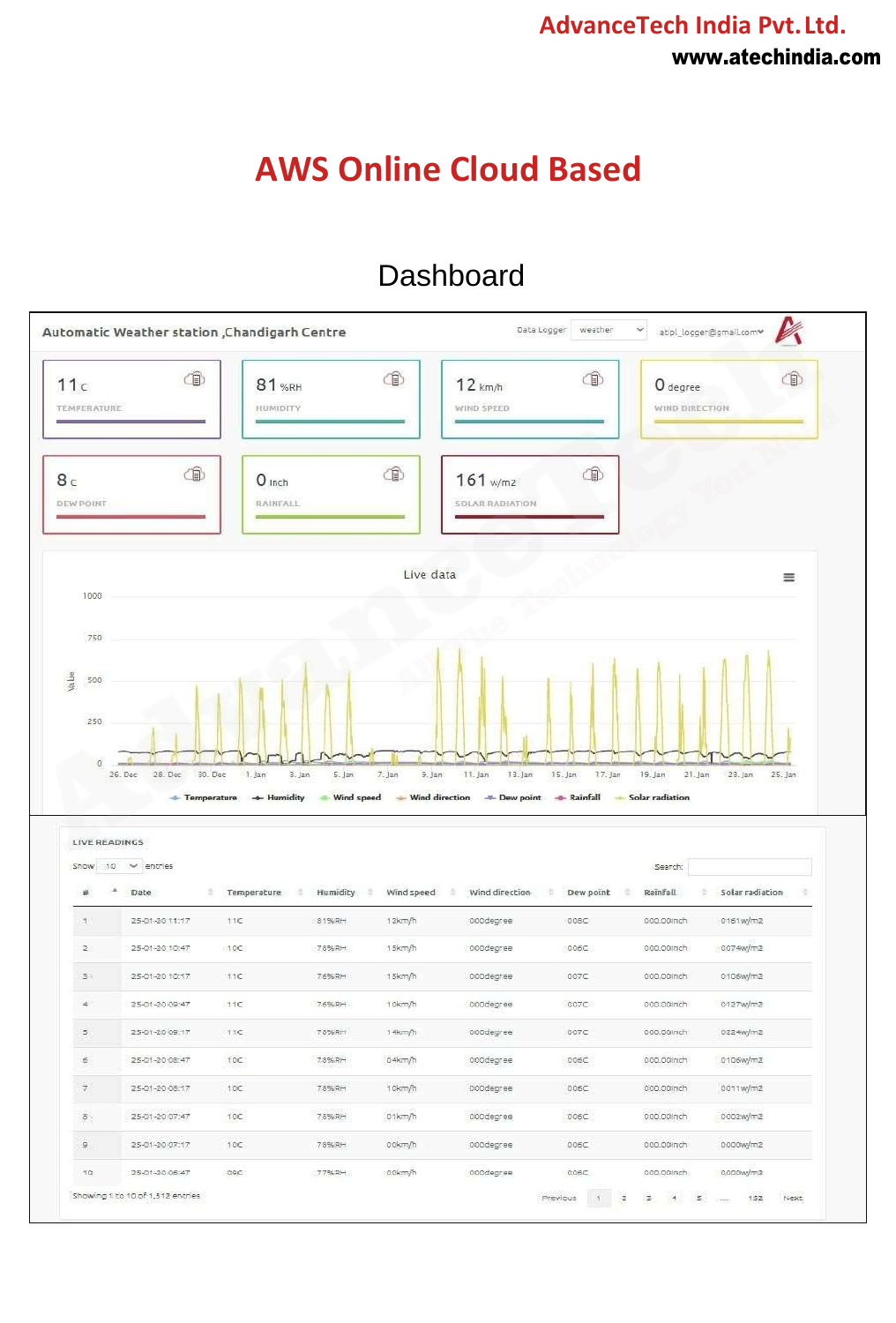### **AdvanceTech India Pvt.Ltd.** [www.atechindia.com](http://www.atechindia.com/)

## **Daywise Max/ Min/ Avg Report**

### Report

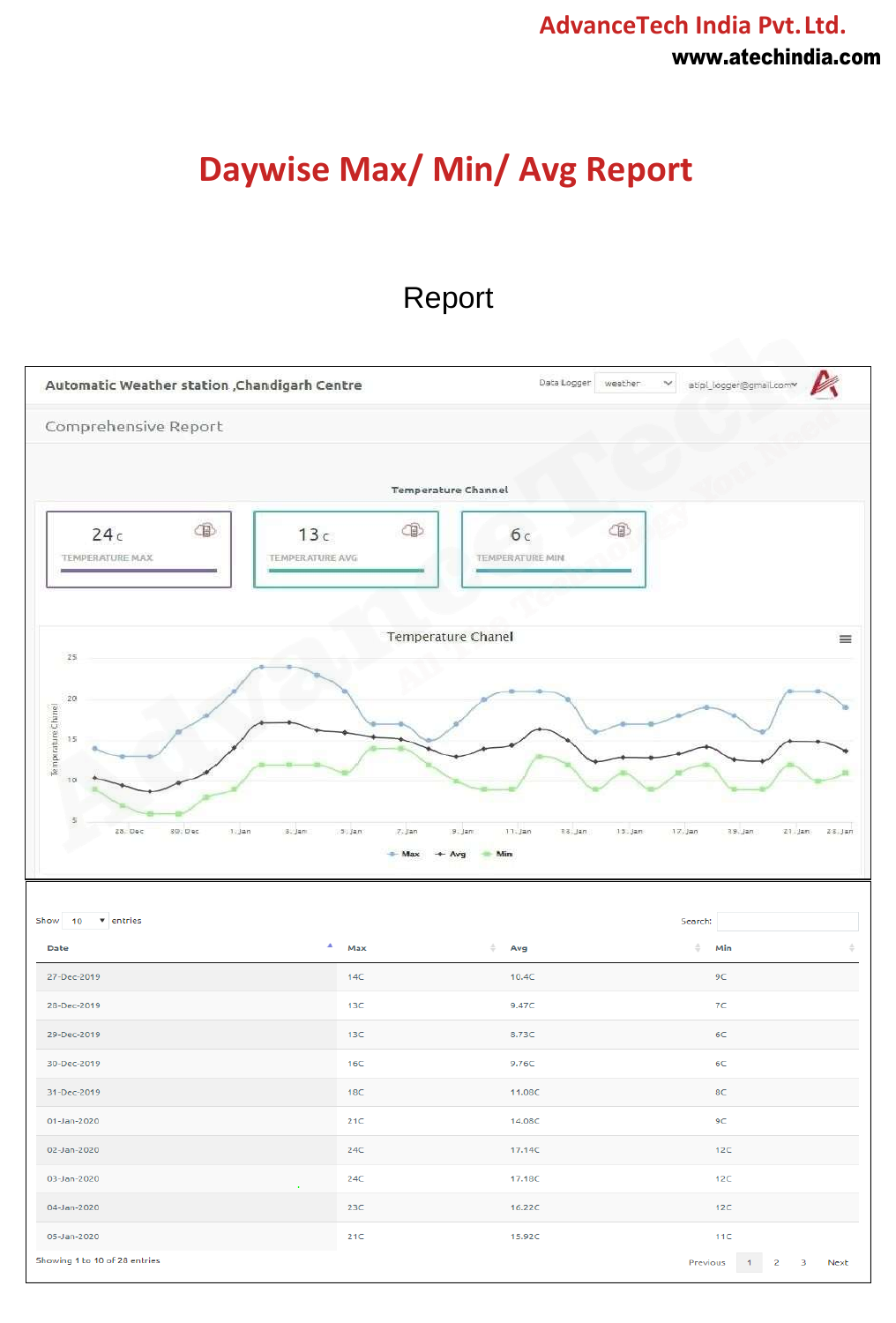### **AdvanceTech India Pvt.Ltd.** [www.atechindia.com](http://www.atechindia.com/)

## **Mobile Application View**

## Mobile



|                  |             | Report          |            |                |                  |               | $\mathcal{S}$          |
|------------------|-------------|-----------------|------------|----------------|------------------|---------------|------------------------|
| weather          |             | 2019-08-24 To   |            | 2019-09-24     |                  | <b>Update</b> |                        |
| Date             | Temperature | <b>Humidity</b> | Wind speed | Wind direction | <b>Dew point</b> | Rainfall      | <b>Solar radiation</b> |
| 21 09 2019 20:54 | 30 0        | 64 %RH          | 02 km/h    | 000 degree     | 023 C            | 000.00 Inch   | 0000 w/m2              |
| 21-09-2019 20:24 | 30 C        | 63 %RH          | 00 km/h    | 000 degree     | 022 C            | 000.00 inch   | 0000 w/m2              |
| 21-09-2019 19:54 | 30 C        | 62 SRH          | 03 km/h    | 000 degree     | 023 C            | 000.00 inch   | 0000 w/m2              |
| 21-09-2019 19:24 | 31 C        | 63 % RH         | 05 km/h    | 000 degree     | 023 C            | 000.00 Inch   | 0000 w/m2              |
| 21-09-2019 18:54 | 31 C        | <b>61 %RH</b>   | 08 km/h    | 000 degree     | 023 C            | 000.00 Inch   | 0000 w/m2              |
| 21-09-2019 18:24 | 31 C        | <b>60 %RH</b>   | 12 km/h    | 000 degree     | 023 C            | 000.00 Inch   | 0000 w/m2              |



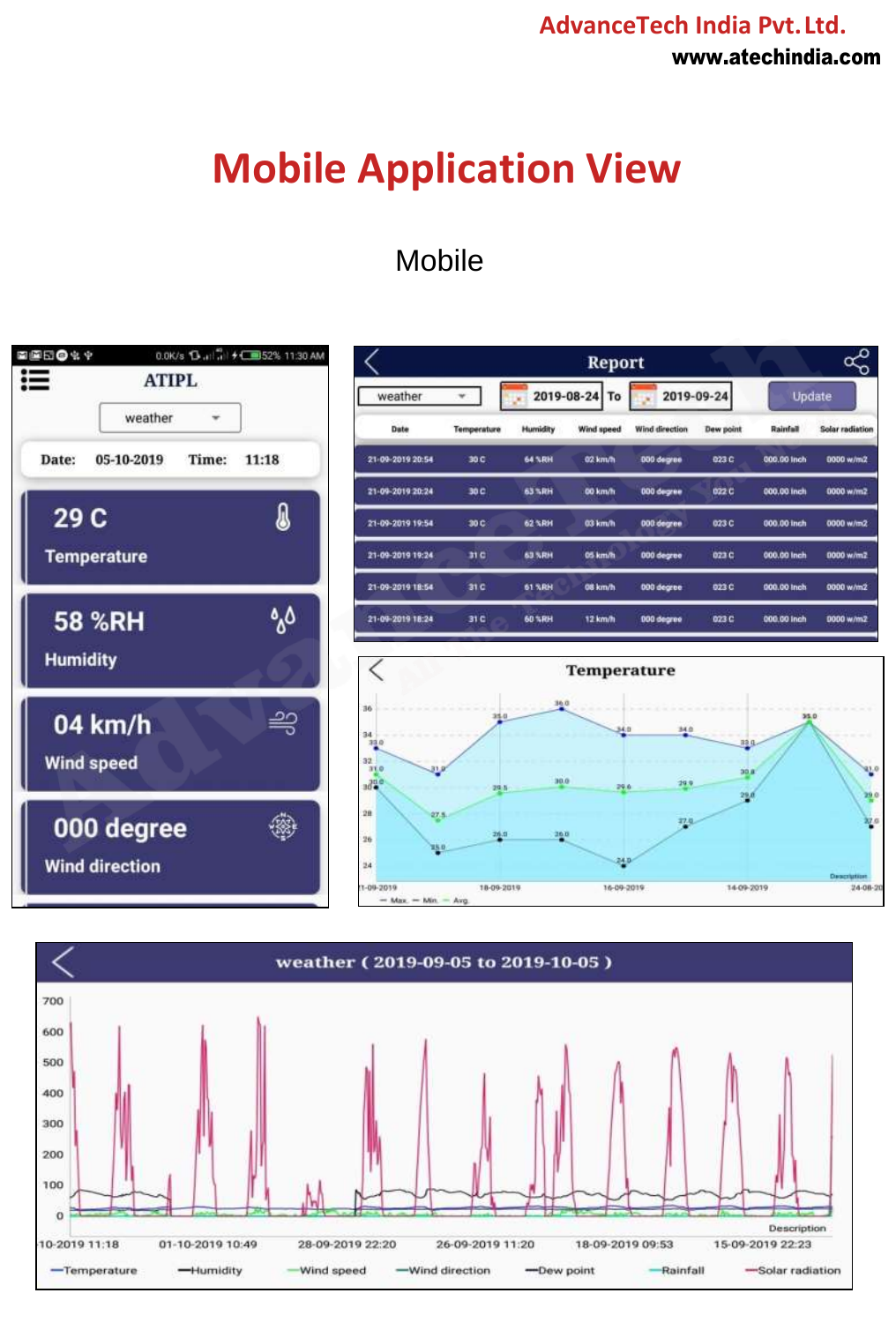## **Modelno-ATMDL04 AutomaticWeatherStation**



### **Introduction**

AdvanceTech India isproudtointroduceanewgeneration of weatherstation technology, ourenvironmental aredesigned specifically for recording environmental conditions with solarpowerand wirelessalerts, and recordings

### **Data Logger Features**

- 8 Channel.
- Analog / digital /4-20 mA / 0-5V input ports.
- Rs232/Rs485/Modbus communication port.
- Low power, ideal for remote siting
- **Full instructions & Manufacturer's support**
- **LCD display for onsite reading**
- Logging option con guration by minutely, hourly, Daily
- **Optional GUI software for display**
- **Extensive 8 Mb on-board**  $\mathsf{L}$  **ash memory (Non– volatile) Around 1,000,000 Sets**
- Hex keyboard to set the various parameters, to con gure the channel
- **Lock key facility**
- Battery indicator
- Reset switch facility
- GSM/GPRS Facility available (Remote Communication)
- SD card storage facility available (Local Communication)
- 4 meter Tiltable pole
- **Mains or solarpowering**
- Size table top Enclosure: Hand Held/Wall mountable/ Weather proof (IP65)

### **Optional**

- Wired Interfacing Method
	- 1. Modbus
	- 2. Ethernet
- **Wireless Interfacing Method** 
	- 1. GSM/GPRS
	- 2. WIFI





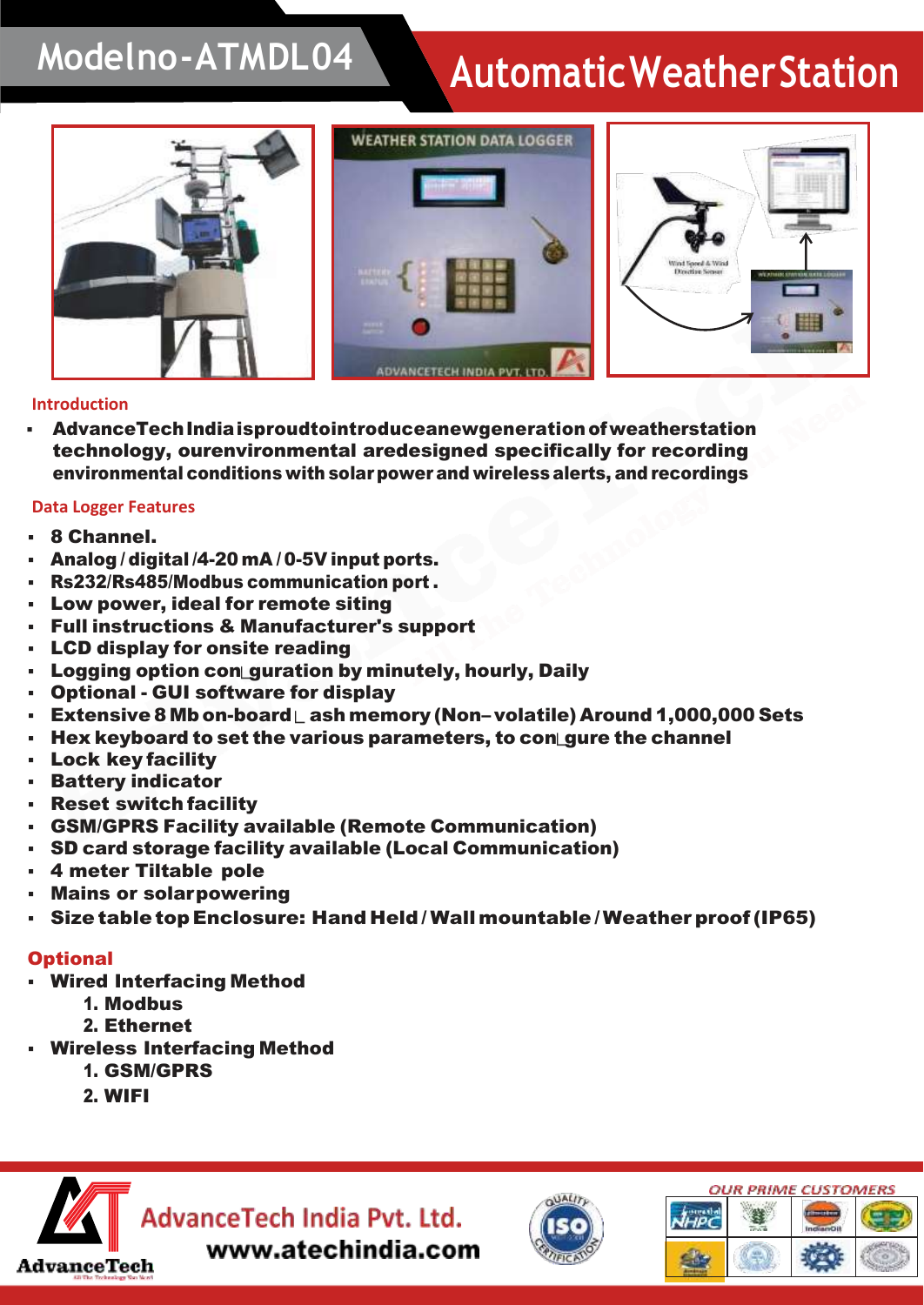# **Modelno-ATMDL04 AutomaticWeatherStation**

### **Sensor Specification**

#### Relative Humidity

- Measurement Range 0 to 100% RH
- 
- 
- 

Accuracy  $\pm 2\%$  RH  $Output$   $0 - 5v$ ▪ Response <15 sec with outfilter



### **Temperature** ■ Measurement Range 0 to 80 °C<br>■ Accuracy: to 0.5 °C

- **Accuracy:**
- Output 0 5v
- 

▪ Response <15 sec with outfilter

### Solar Radiation Sensor

- **Resolution and Units 1 W/m2.**
- 
- 

**Range 20 CO 1800 W/m2,** Accuracy **t5%offullscale.** 



#### Tipping Bucket Rain Gauge

- 
- 
- 
- 
- 
- ResolutionsAvailable: 0.01 inches
- 

▪ Housing: High Impact Polypropylene, UV Inhibited ▪ Transducer: TippingBucketof specially formulatedplastic for lowsurfacetension Switch: Dry reed switch ▪ Output: Less than 0.1 sec. switch closure ▪ Capacity: 6 to 24 VDC @ 500ma Accuracy: 2% at 1.5" perhour





**MAN** AdvanceTech India Pvt. Ltd. www.atechindia.com